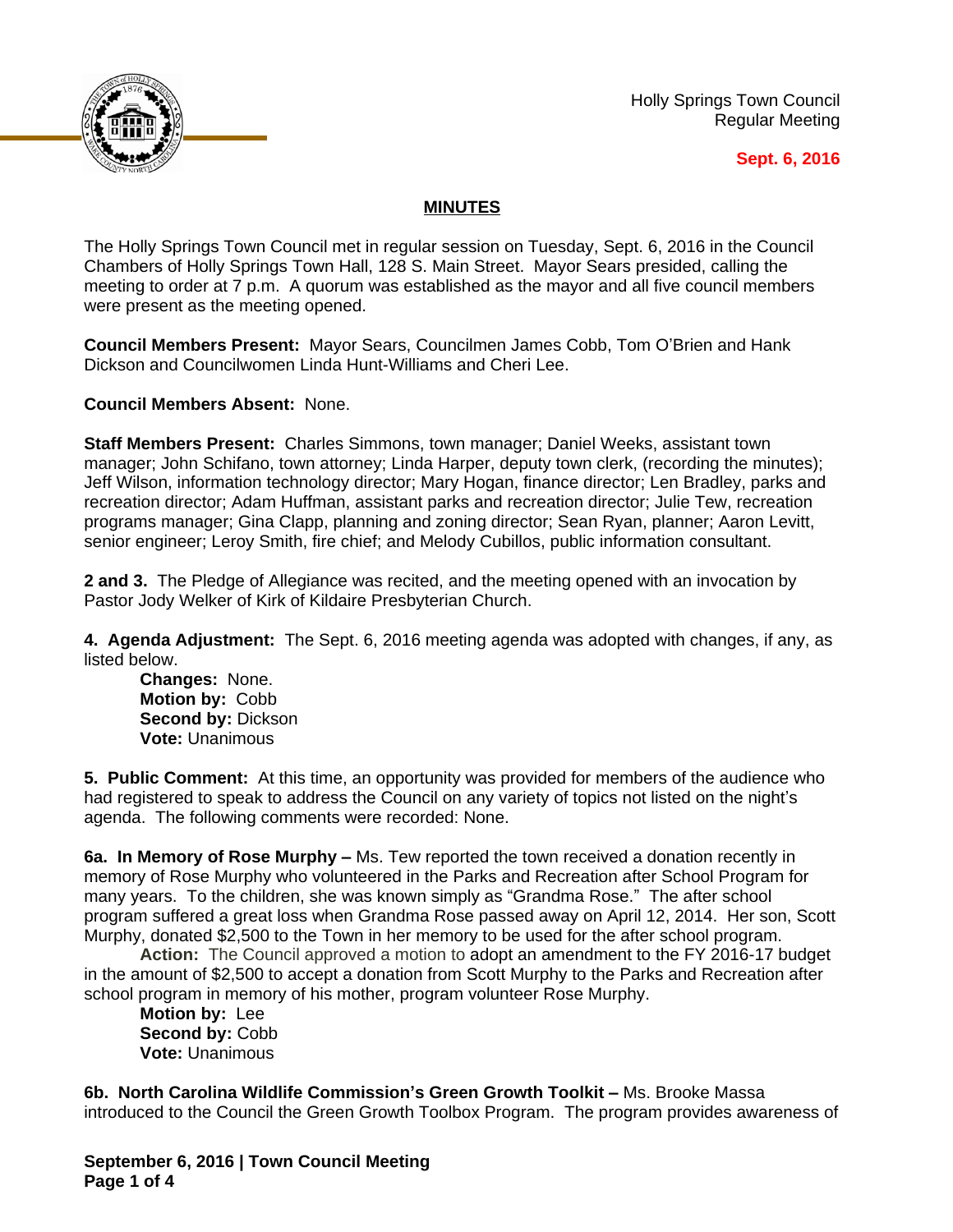resources available from the North Carolina Wildlife Resources Commission with regard to longterm land-use planning, as Holly Springs continues to grow and thrive.

She said that Chatham County is one of the most significant parties already actively engaged in this program, among various other communities across North Carolina. Studies show not only benefits to preserving natural habitats for generations to come, but a net positive economic benefit to the community, while continuing to support growth and development.

She said that with the Green Growth Toolbox, Holly Springs could:

• Better secure its natural resources and wildlife heritage

• Attract new businesses and home buyers looking for healthy communities with healthy environments

• Enhance recreation and tourism opportunities

• Enrich quality of life

**Action:** None.

**6c. Street Trees Report -** Mr. Brian Taylor an Urban Forestry intern completed the street tree inventory for residential neighborhoods that was started last year. Mr. Taylor, presented his findings to Town Council. The Department of Planning & Zoning will be using this inventory to complete a street tree report detailing its data and recommendations for the Town's street trees moving forward.

There was much discussion on the diversify of street trees species in future developments, raising home owner's awareness, tree health and UDO requirements.

**Action:** None.

**7. Consent Agenda:** The Council approved a motion to approve all items on the Consent Agenda. The motion carried following a motion by Councilman Cobb, a second by Councilman Dickson and a unanimous vote. The following actions were affected:

7a. Minutes – The Council approved the minutes of the Council's regular meeting held August 16, 2016.

7b. Resolution 16-28 – The Council adopted Resolution 16-28 declaring certain property to be surplus to the needs of the Town.*A copy of Resolution 16-28 is attached to these minutes.*

7c. Eastern Entertainment Contract - The Council entered into a contract with Eastern Entertainment in the amount of \$18,450 for rides/inflatables and parking services for HollyFest.

7d. Budget Amendment, \$120,825 - The Council adopted an amendment to the FY 2016-17 budget in the amount of \$120,825 for the expense of fiber relocation and fiber equipment damage. *A copy of budget amendment is attached to these minutes.*

7e. 12 Oaks Force Main Change Orders 5 and 7 – The Council approved change orders 5 and 7 in the 12 Oaks force main project and adopt a related amendment to the FY 20160-17 budget in the amount of \$50,000. *A copy of budget amendment is attached to these minutes.*

7f. Town Stormwater Control Measures Contract – The Council approved to retain Dragonfly Pond Works for \$10,480 to maintain the Town's stormwater control measures and approve funding.

7g. Contract Change Orders Report - The Council approved to retain Stewart-Cooper-Newell Architects in the amount of \$17,600 for a space needs analysis of the public works department.

7h. The Mills at Avert Ferry Infrastructure Reimbursement Agreement Amendment – The Council approved to amend an Infrastructure Reimbursement Agreement for The Mills at Avent Ferry (formerly known as Union Ridge) to reverse two payment stages and add sidewalk fee-in-lieu of construction.*A copy of Draft of Infrastructure Reimbursement Agreement for The Mills at Avent Ferry is attached to these minutes.*

7i. Resolution 16-29 – The Council adopted Resolution 16-29 declaring certain personal property surplus to the needs of the town.*A copy of Resolution 16-29 is attached to these minutes.*

**September 6, 2016 | Town Council Meeting Page 2 of 4**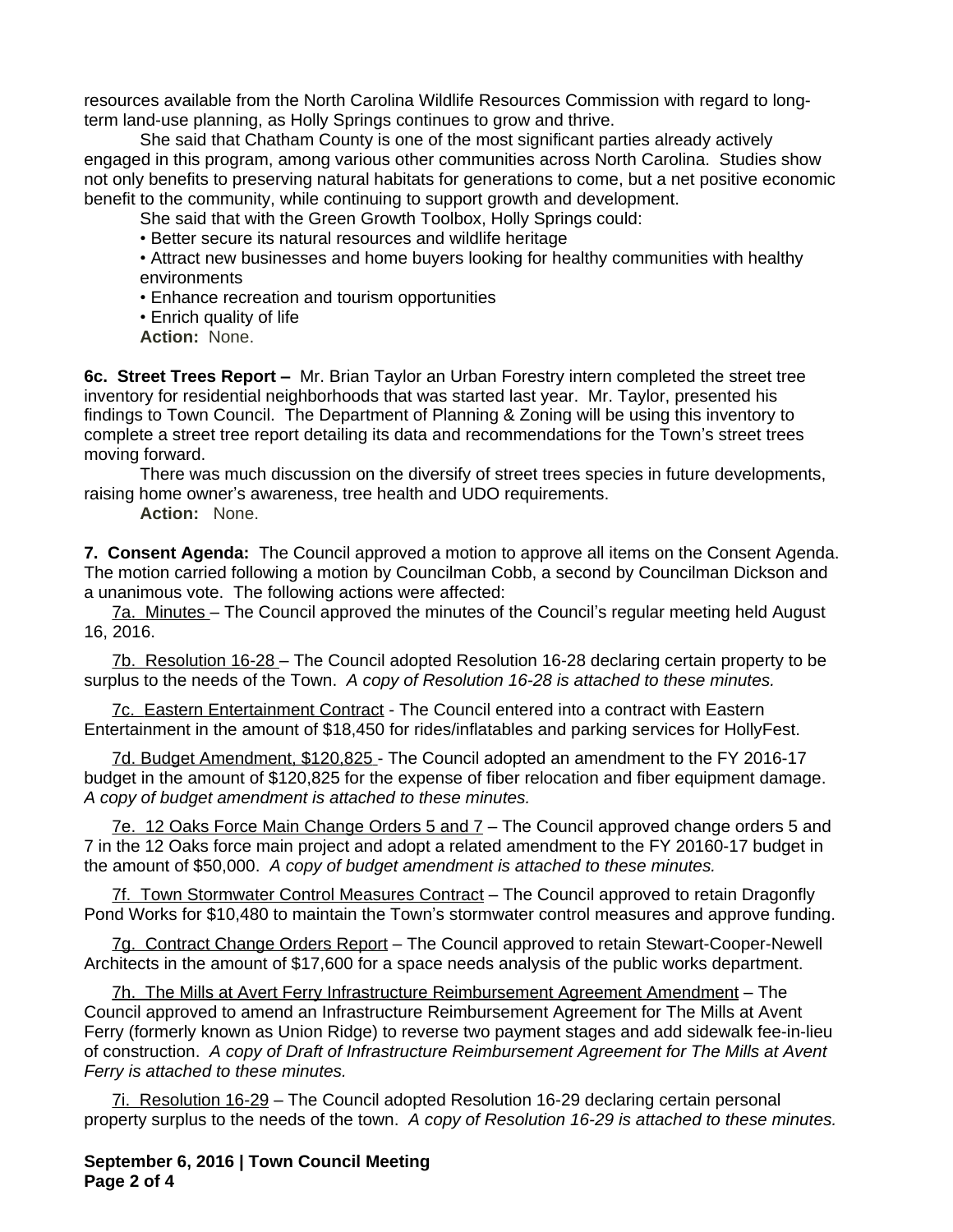**8a. Water Meter Report** – Ms. Dressen said as new subdivisions are developed, radio read water meters are installed as standard procedures. However, the Town has more than 1,860 homes with manual read meters that are walking routes. We also have another 2100+ meters that have old radio read technology, that need to be up-fitted for improved performance, improved customer service and improved customer satisfaction.

She said that it's town's goal to have all aging radio read meters on our radio read system by Thanksgiving, 2016 and to have 30% of our manual read meters up-fitted for future.

Councilwoman Williams asked why was this project not budgeted in the FY 2016-17 budget?

Mr. Simmons said this issue was brought to his attention about a month ago. He said the urgency to move forward with replacing and upgrading the old read meters was important to reduce the strain on water meter and public work staff.

Councilwoman Williams asked are the developers required to install the radio read water meters in the past and also for future developments.

Ms. Dressen said that funds were collected for radio read meters and installed. Those are the aged read meters that would be up-fitted. These new radio read system was not available 10 to 12 years ago. Future developments would be required to install the new radio read meters with the new technology.

**Action:** The Council approved a motion to approve upgrades to older water meters and to adopt amendment to FY 2016-17 budget in the amount of \$600,000 to replace or up-fit old water meters.

**Motion by:** Dickson **Second by:** Williams **Vote:** Unanimous

**8b. 07-MAS-03-A02, Sunset Lake Commons –** Mr. Ryan said that Phase I of the Sunset Lake Commons shopping center, anchored by Harris Teeter, has been approved and constructed. Phase II of the integrated center was originally approved in October of 2007. The recession stalled the project but at this point the owners again have non-residential interest and would like to move forward with the development of this phase. After several meetings with the developer, it was determined that the master plan needs to be amended to take into account the latest Sunset Lake and Lassiter Roads improvement requirements and updating the cross-sections to meet the new regulations of the Town's Comprehensive Transportation Plan (CTP). After the approval of this Detailed Incremental Master Plan, the applicant will then need to submit for a Development Plan that will show specific building footprint designs, elevations and associated parking layouts, in addition to utility design, that will be required to go through its own separate review and approval process.

He said this project was reviewed by the Planning Board in December of 2015. Since then, the applicant has been working with NCDOT and Town staff on the required traffic impact analysis and the appropriate improvements for the master plan to mitigate the project's traffic. At this time the TIA is now approved and the improvements have been reflected in the plan set.

Ms. Goodson reviewed amendments proposed at the intersections of Sunset Lake Road, Holly Springs Road and Lassiter Road. She said the determination of a traffic light at Lassiter Road would be based on the traffic analysis impact study.

**Action:** The Council approved a motion to approve detailed incremental Master Plan, project #07-MAS-03-A02 for Sunset Lake Commons as submitted by Bass, Nixon & Kennedy, dated revised 08/15/2016 with the following conditions:

- 1. Prior to the approval of Construction Drawings, an exempt subdivision plat must be submitted and approved that formally subdivides the project area as consistent with phase 2 on this master plan #07-MAS-03-A02, currently a part of Wake County PIN 0669170547.
- 2. All previous approval conditions for *Sunset Lake Commons Master Plan* will apply to this plan as well.

**September 6, 2016 | Town Council Meeting Page 3 of 4**